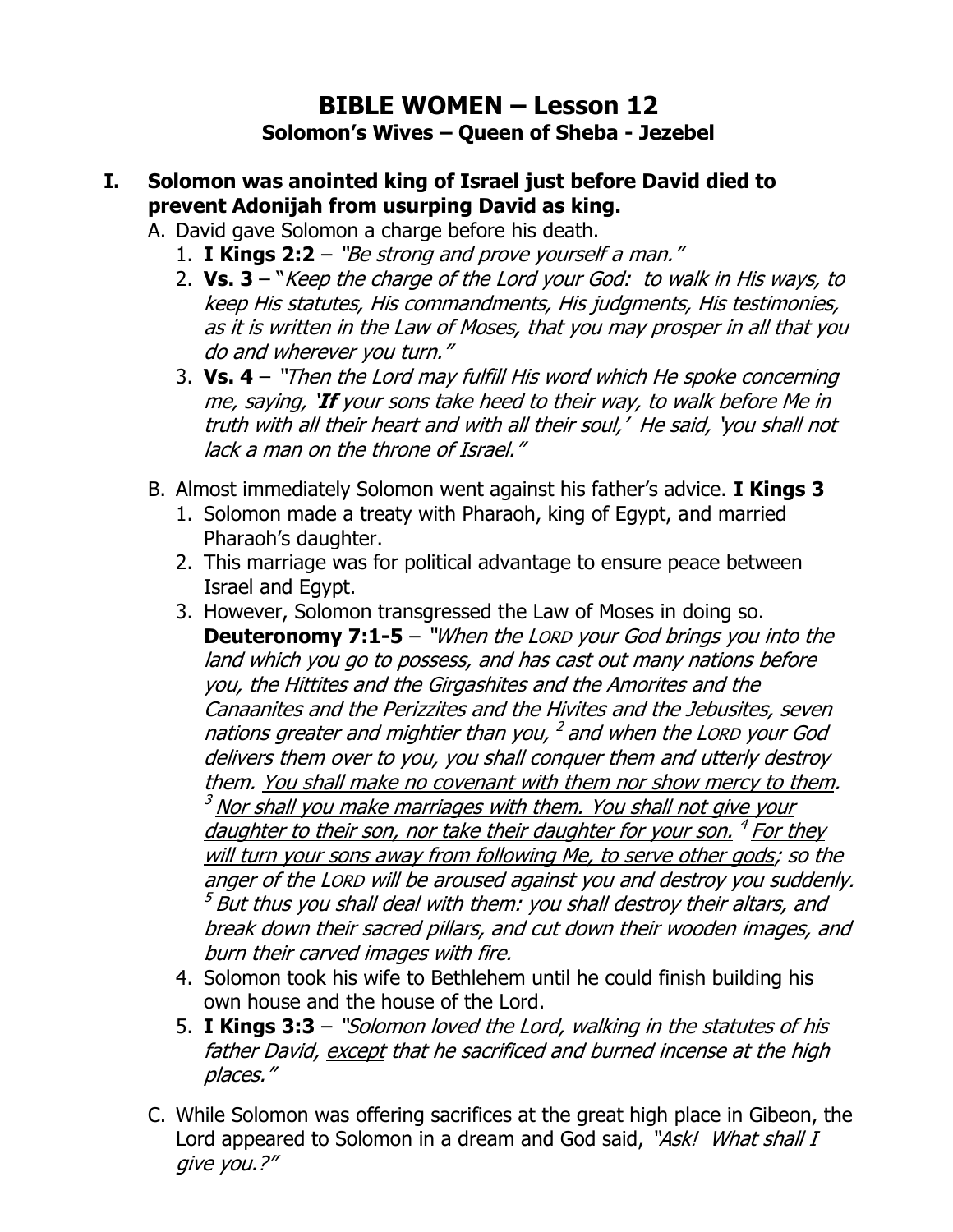- 1. Solomon said, because he was young, he wanted God to give him an understanding heart to judge the people of God and that he would be able to discern between good and evil.
- 2. God was very pleased with Solomon's request and said: **I Kings 3:11-14** – "Because you have asked this thing, and have not asked long life for yourself, nor have asked riches for yourself, nor have asked the life of your enemies, but have asked for yourself understanding to discern justice, <sup>12</sup> behold, I have done according to your words; see, I have given you a wise and understanding heart, so that there has not been anyone like you before you, nor shall any like you arise after you. <sup>13</sup> And <u>I have also given you what you have not</u> asked: both riches and honor, so that there shall not be anyone like you among the kings all your days. <sup>14</sup> So if you walk in My ways, to keep My statutes and My commandments, as your father David walked, then I will lengthen your days."
- D. The nation of Israel, during Solomon's reign, was expanded to include Syria, Ammon, Moab and Edom following wars that conquered these lands. **(see map at the end of the lesson)**
	- 1. Solomon had twelve governors over all Israel, who provided food for the king and his household; each one made provision for one month of the year.
	- 2. Solomon received six hundred and sixty-six talents of gold each year in tribute (taxes) from Israel, besides the gold he received from traveling merchants and foreigner dignitaries. **I Kings 10:14**
	- 3. Solomon's wealth surpassed all of the kings of the earth. **Vs. 23**
	- 4. Gold and silver were as common in Jerusalem as stones. **I Chronicles 2:15**
- E. The first test of Solomon's wisdom came almost immediately.
	- 1. **I Kings 3:16-28**  Two harlots came to the king and presented their case.
	- 2. One woman said: ""O my lord, this woman and I dwell in the same house; and I gave birth while she was in the house. <sup>18</sup> Then it happened, the third day after I had given birth, that this woman also gave birth. And we were together; no one was with us in the house, except the two of us in the house. <sup>19</sup> And this woman's son died in the night, because she lay on him. <sup>20</sup> So she arose in the middle of the night and took my son from my side, while your maidservant slept, and laid him in her bosom, and laid her dead child in my bosom. <sup>21</sup> And when I rose in the morning to nurse my son, there he was, dead. But when I had examined him in the morning, indeed, he was not my son whom I had borne."
	- 3. The other woman said, "No! But the living one is my son, and the dead one is your son."
	- 4. The first woman argued that the dead son was not hers.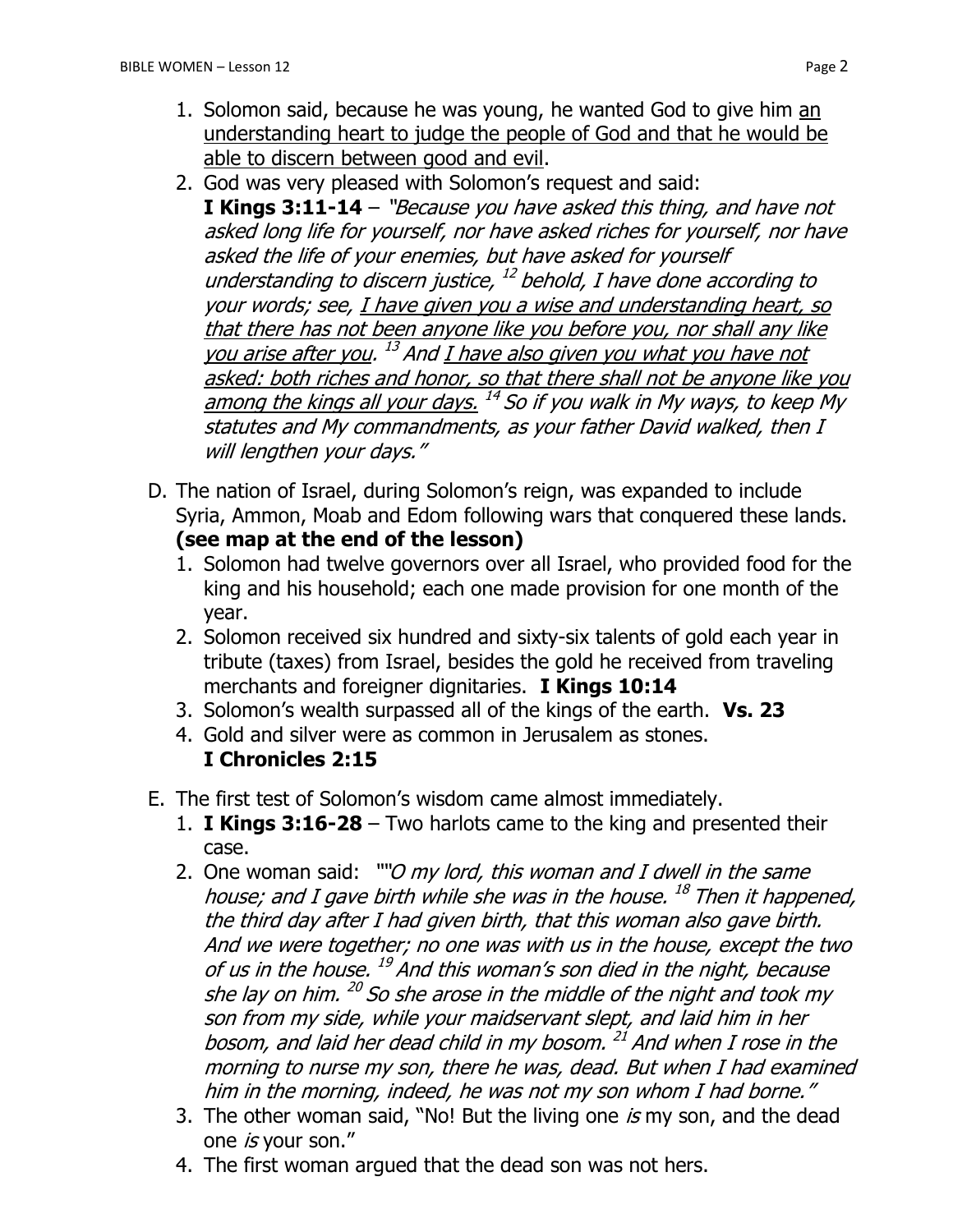- 5. Solomon considered their arguments and said, "Bring me a sword." So they brought a sword before the king. <sup>25</sup> And the king said, "Divide the living child in two, and give half to one, and half to the other."
- 6. Upon hearing this the first woman said, "Give her the living child, and by no means kill him."
- 7. But the second woman said, "Let him be neither mine nor yours, but divide him."
- 8. When Solomon saw the reaction of both mothers, he knew that the first woman was the real mother of the living child because she would rather give him up than to have him killed.
- 9. Solomon ordered that the child be given to the first woman.
- 10. When all of Israel heard about this judgment, they feared the king because they saw that the wisdom of God was in him to administer justice.
- F. Israel experienced peace from all of their enemies. **I Kings 4**
	- 1. This allowed Solomon to spend eleven years building the Temple in Jerusalem. **I Kings 6:38**
	- 2. He also spent thirteen years building his own palace. **I Kings 7:1**
	- 3. Solomon used all the heathen nations who were left in Canaan as a labor force to build the temple, his palace, walls around Jerusalem, storage cities for his chariots and his cavalry.
	- 4. Solomon dedicated the Temple and blessed the people, instructing them to remain loyal to God and to keep his statutes and commandments.
	- 5. After this, God appeared to Solomon again in a dream, **I Kings 9:3-7 –** God said that Solomon and his sons must:
		- a. walk before the Lord in integrity of heart and keep the commandments and statutes and judgments, then there would always be a descendant of David and Solomon on the throne.
		- b. However, **if** Solomon or his sons turned from God and failed to keep His commandments and statutes; **if** they serve other gods and worship them, **THEN** Israel would be cut off from the land they received from God.
	- 6. Solomon took his Egyptian wife from Bethlehem, where she lived while his palace was being build, and brought her to the new Palace. **2 Chronicles 8:11**
	- 7. Approximately 20 years had passed during all of this building and only one wife is mentioned for Solomon.

# **II. The Queen of Sheba – I Kings 10**

- A. When the Queen of Sheba heard of his fame and his wisdom which was given to him from God, she came to test Solomon with hard questions.
	- 1. Sheba was located in the southwest corner of what is now called Saudi Arabia. **(see map attached)**
	- 2. She brought great wealth with her as well: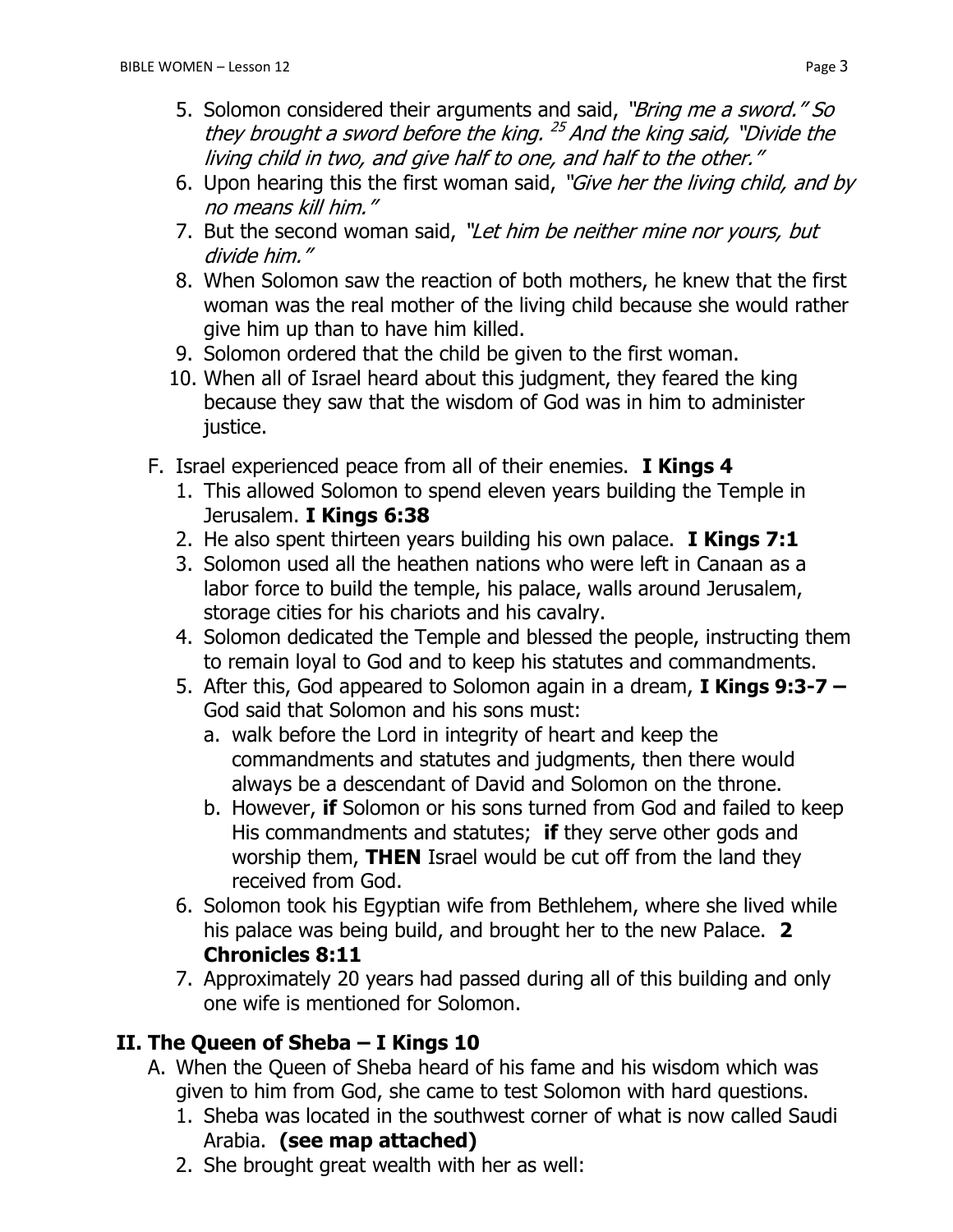- a. Spices
- b. Gold
- c. Precious stones
- 3. Solomon answered all of her questions and there was nothing too hard that he could not explain to her.
- 4. When she heard Solomon's great wisdom and saw his great wealth she said, "It was a true report which I heard in my own land about your words and your wisdom. However I did not believe it until I came and saw with my own eyes; and indeed the half has not been told."
- 5. She gave Solomon one hundred and twenty talents of gold, spices in great quantity, and precious stones.
	- a. A talent was a weight measurement. It equaled 75 pounds. So 120 talents would be equal to 9,000 pounds of gold, which would be equal to about two million dollars today.
	- b. Solomon also gave the Queen of Sheba gifts, whatever she asked for.
- 6. Then she went back to her own country.

#### **III. Power and wealth corrupted Solomon, even though he was blessed with great wisdom to "judge the people of Israel", he did not use wisdom is in own personal life.**

- A. **I Kings 11:1** "But King Solomon loved many foreign women, as well as the daughter of Pharaoh: women of the Moabites, Ammonites, Edomites, Sidonians, and Hittites." All of these were heathen nations who worshipped idols.
	- 1. Solomon had seven hundred wives, princesses, and three hundred concubines. **Vs. 3**
		- a. Solomon took the practice of polygamy to the most outrageous extremes ever imagined.
		- b. Since they were called "princesses", it is likely that they were taken for political advantage or economic advantage to Israel.
		- c. However, since he was wiser than any who lived before or after him, and his wealth was known throughout the world, it is hard to believe that he could have gained many advantages that he did not already have.
		- d. **Vs. 2b** says that "Solomon clung to these in love."
			- 1) It is difficult to believe that he "truly loved" these women.
			- 2) We are talking about one thousand women.
			- 3) If he spent one day with each woman, he could only see each wife once every two years and nine months.
			- 4) How do you develop a marriage relationship in that time frame?
			- 5) We have seen how other Bible men have had difficulty trying to manage two wives; 1,000 wives is truly an insult to the God who created marriage to be between one man and one woman for life.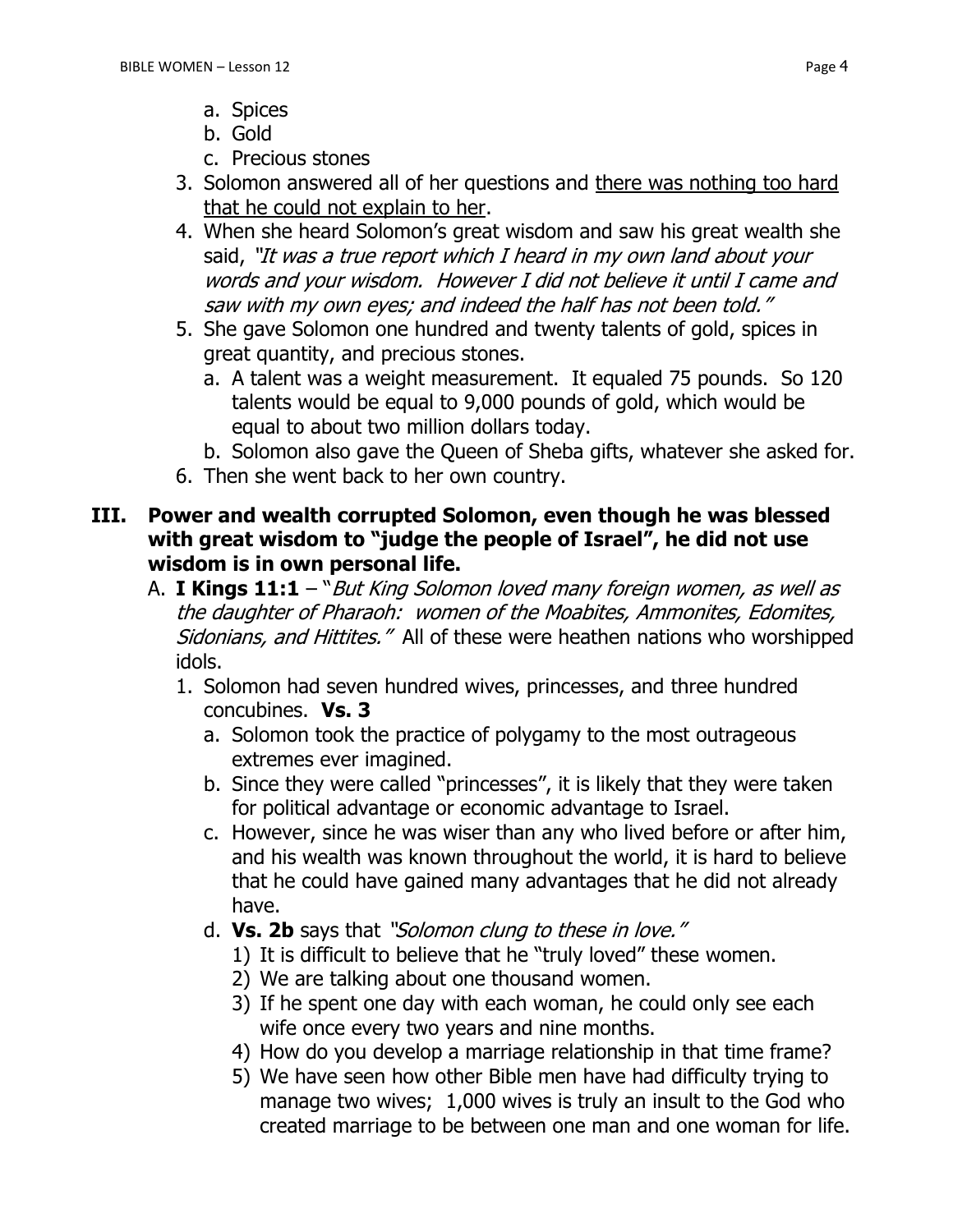- e. Solomon took his wives from the very people that God had forbidden the Israelites to marry because God knew these women would be very bad influences on the Israelites, leading them to worship idols. **Vs. 2**
- 2. Just as God had warned, Solomon's wives turned his heart after other gods. **Vs. 4** -- "his heart was not loyal to the Lord his God, as was the heart of his father David."
- 3. Solomon worshipped the Ashtoreth, the goddess of the Sidonians, and Milcom the abomination of the Ammonites.
- 4. Solomon did evil in the sight of the Lord by building high places for Chemosh, the god of Moab and for Molech, the god of the Ammonites (who sacrificed their own children to their god).
- 5. Solomon built high places for the gods of all of his foreign wives. **Vs. 8**
- B. The Lord became angry with Solomon because of his idolatry.
	- 1. The Lord spoke to Solomon for the third time saying: **I Kings 11:11- 13** – "Because you have done this, and have not kept My covenant and My statutes, which I have commanded you, I will surely tear the kingdom away from you and give it to your servant. <sup>12</sup> Nevertheless I will not do it in your days, for the sake of your father David; I will tear it out <u>of the hand of your son</u>. <sup>13</sup> However I will not tear away the whole kingdom; I will give one tribe to your son for the sake of My servant David, and for the sake of Jerusalem which I have chosen."
	- 2. The names of women in Solomon's life are not even mentioned, yet their influence was corrupting and deadly.
		- a. Remember when Solomon was born, Nathan, the prophet called him Jedidiah, which means "beloved of God".
		- b. We learn from this that even the most beloved of God is still required to obey the commandments of God or pay the consequences.
		- c. That lesson still applies today:
			- 1) **I John 5:3** "For this is the love of God, that we keep His commandments. And His commandments are not burdensome."
			- 2) **I John 5:21**  "Little children, keep yourselves from idols."
			- 3) **John 14:15**  Jesus said "If you love Me, keep My commandments."
	- 3. How sad that, as the "beloved of God", Solomon was given a life of great privilege, wealth, wisdom, honor and power yet he allowed himself to forget the source of all of those gifts, which opened the door to the corrupting influence of his idolatrous wives.

## **IV. Israel becomes a divided kingdom.**

- A. God had raised up adversaries against Israel because of Solomon's idolatry. One of those adversaries was Jeroboam, Solomon's servant.
	- 1. The prophet Ahijah met Jeroboam in a field and Ahijah took hold of Jeroboam's garment and tore it into twelve pieces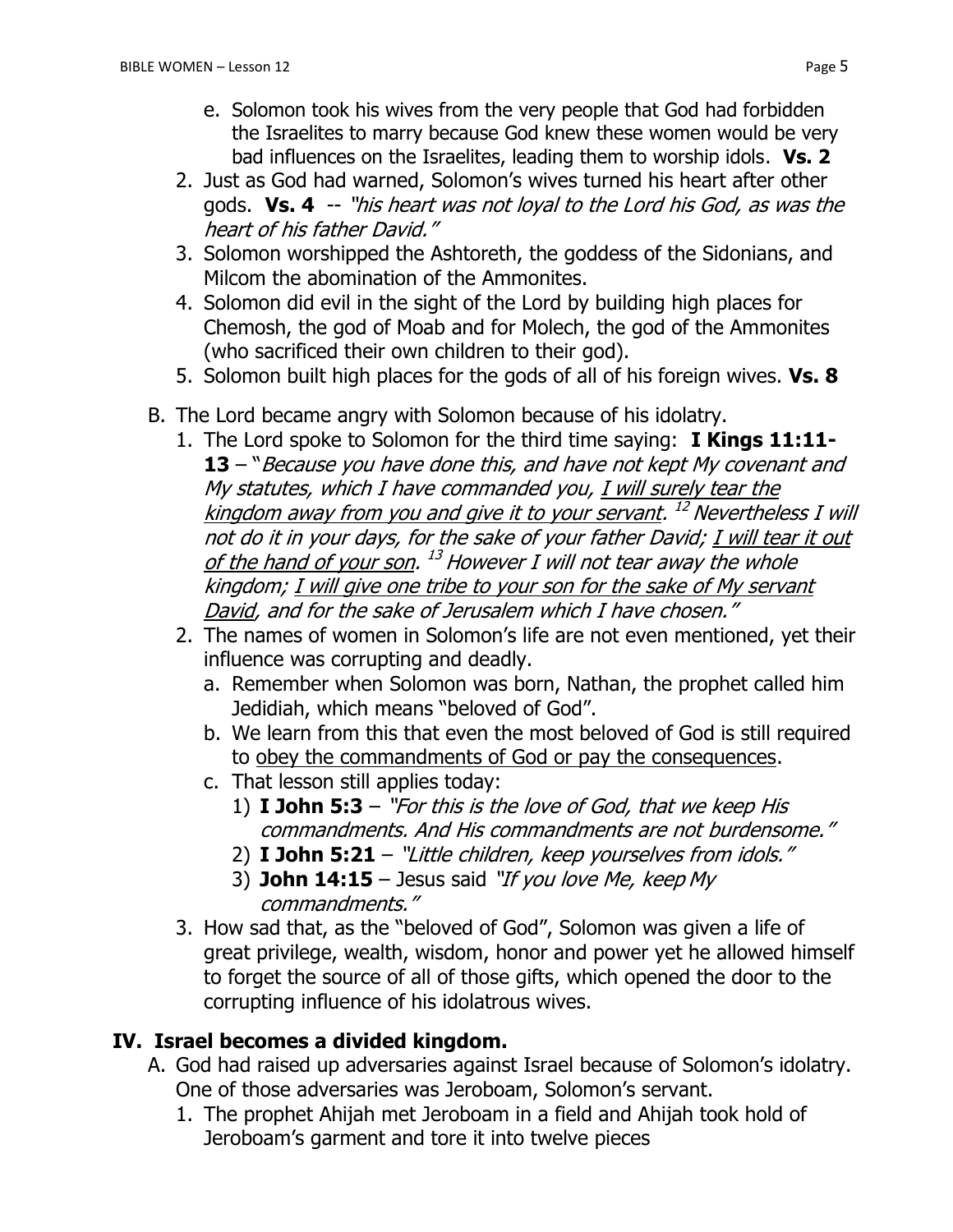- 3. Abijah also told Jeroboam that the tribe of Judah would be left for Solomon's son, Rehoboam for the sake of David who had been faithful to God.
- 4. The twelfth tribe was Levi, but they were not given a single portion of land; instead they were given cities in each of the tribes.
- 5. Abijah also told Jeroboam that God would preserve his kingdom **IF** he followed God's statues and commandments as David had done.
- 6. When Solomon heard the prophecy regarding Jeroboam, he sought to kill Jeroboam, so Jeroboam ran away to Egypt until Solomon died.
- B. When Solomon died, Rehoboam prepared to go to Shechem where all of Israel was gathered to make him king. **I Kings 12** 
	- 1. When Jeroboam heard this, he left Egypt and returned. Jeroboam and the whole assembly of Israel spoke to Rehoboam saying: **I Kings 12:4** – "Your father made our yoke heavy; now therefore, lighten the burdensome service of your father, and his heavy yoke which he put on us, and we will serve you."
		- a. Rehoboam said he would decide in three days.
		- b. Rehoboam consulted the elders of Israel who had been advisors for Solomon and they advised him to listen to the people, be kind to them and they would be his servants forever.
		- c. Then Rehoboam rejected their advice and consulted the young men who had grown up with him. They said, **Vs. 10-11** – "Thus you should speak to this people who have spoken to you, saying, 'Your father made our yoke heavy, but you make it lighter on us'—thus you shall say to them: 'My little finger shall be thicker than my father's waist!<sup>11</sup> And now, whereas my father put a heavy yoke on you, I will add to your yoke; my father chastised you with whips, but I will chastise you with scourges!'"
		- d. When the people returned for Rehoboam's decision, he told them that he would make their burden even heavier (because this was part of God's plan to fulfill the prophecy of Ahijah given to Jeroboam). **Vs. 15**
		- e. When Rehoboam sent his tax collector out to get the revenue from the tribes, they stoned the tax collector.
	- 2. The ten tribes made Jeroboam king over Israel, while Rehoboam was king only over Judah.
		- a. Rehoboam gathered fighting men to go to war against Israel, but God sent him a message saying, **I Kings 12:24** – "You shall not go up nor fight against your brethren the children of Israel. Let every man return to his house, for this thing is from Me."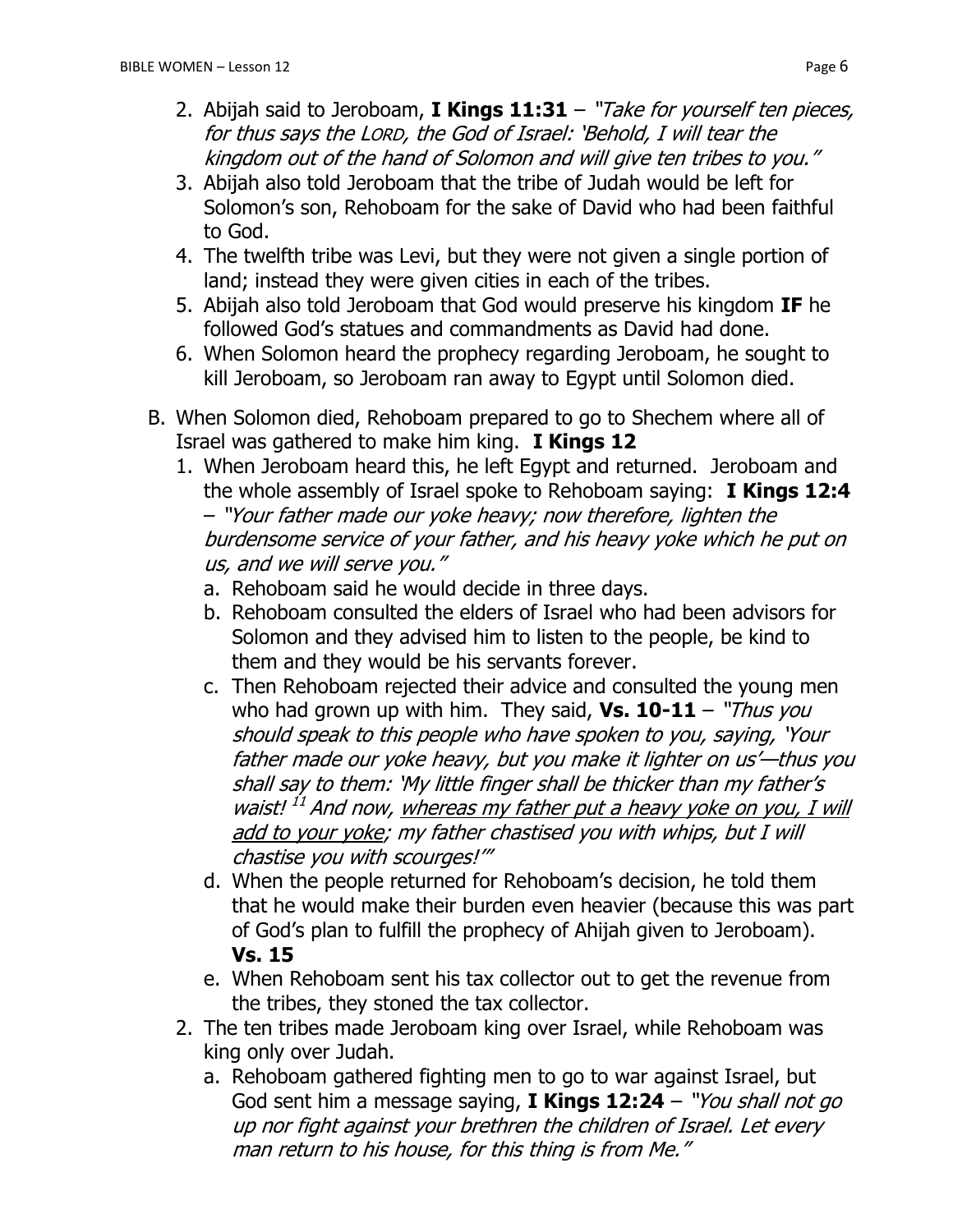- b. So instead, Rehoboam built fortified strongholds throughout Judah and made shields and spears. The tribe of Benjamin also joined Rehoboam.
- 3. All of the priests and Levites in Israel took their possessions and went to Judah because Jeroboam had set up idols in Israel.
- C. Jeroboam was afraid that he would lose his kingdom if the people of Israel went back to Jerusalem for their special feast days and sacrifices.
	- 1. Jeroboam had two golden calves created and set one up in Bethel and another in Dan. **I Kings 12:25-33**
	- 2. He told the people of Israel that it was "too much to expect the people to go all the way back to Jerusalem to worship", so he said the golden calves would be their gods and he set up the high places.
	- 3. The messenger of God went to Bethel where Jeroboam was offering sacrifices on the altar he build before the golden calf. **I Kings 13**
		- a. The prophet said that a child named Josiah would be born to the house of David and he would sacrifice the priests of the high places on that very altar.
		- b. Jeroboam had the prophet arrested but when Jeroboam stretched out his hand, it withered, and the altar split as a sign that the prophets words were true.
		- c. Jeroboam begged the prophet to pray to God for him that his hand would be restored.
		- d. But Jeroboam did not turn from his evil ways and he made priests from every group in Israel (not the Levites) and he set new feast days to worship (not the same ones commanded in the law of Moses.
- D. Jeroboam's son, Abijah became sick. **I Kings 14**
	- 1. Jeroboam asked his wife to go to Shiloh to see Ahijah, the prophet to ask what would happen to his son, Abijah.
	- 2. The prophet recognized her and gave her a message for Jeroboam: **I Kings 14:7-13** – "Because I exalted you from among the people, and made you ruler over My people Israel, <sup>8</sup> and tore the kingdom away from the house of David, and gave it to you; and yet you have not been as My servant David, who kept My commandments and who followed Me with all his heart, to do only what was right in My eyes; <sup>9</sup> but <u>you have</u> done more evil than all who were before you, for you have gone and made for yourself other gods and molded images to provoke Me to anger, and have cast Me behind your back— <sup>10</sup> therefore behold! I will bring disaster on the house of Jeroboam, and will cut off from Jeroboam every male in Israel, bond and free; I will take away the remnant of the house of Jeroboam, as one takes away refuse until it is all gone. <sup>11</sup> The dogs shall eat whoever belongs to Jeroboam and dies in the city, and the birds of the air shall eat whoever dies in the field; for the LORD has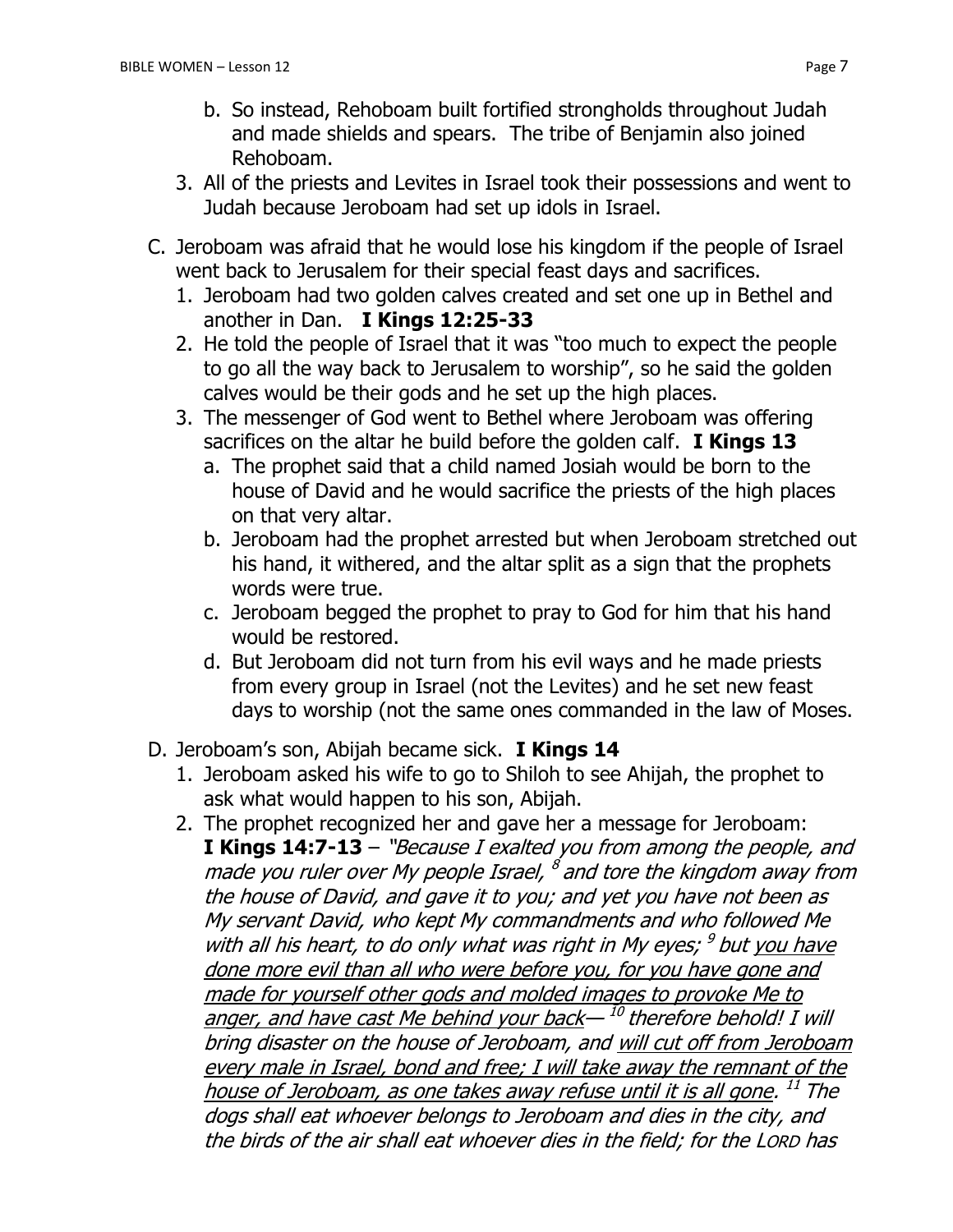spoken!"" <sup>12</sup> Arise therefore, go to your own house. When your feet enter the city, the child shall die."

- E. Rehoboam married eighteen wives: **I Chronicles 11:18-21**
	- 1. That was to be expected since his father, Solomon, had set such a poor example of respecting the marriage bond as God designed it.
	- 2. Rehoboam also forsook the law of the Lord and all Israel with him, so God allowed the Egyptians to conquer them.
	- 3. When Rehoboam finally humbled himself before the Lord, the wrath of the Lord turned from him so all things went well in Judah.
	- 4. Rehoboam reigned in Judah forty-one years.

# **V. JEZEBEL**

- A. Five kings followed Jeroboam, each more evil than the other, until Ahab became king in Israel. **1 Kings 16**
	- 1. Ahab was more evil than all who were before him. **Vs. 30**
	- 2. Ahab took a wife who was the daughter of the king of Sidon whose name was Jezebel.
		- a. Sidon was a heathen nation north of Israel whose citizens were worshippers of Baal.
		- b. Tyre was its capital city and this nation provided much of the lumber for the temple built by Solomon.
	- 3. Ahab built a temple for Baal and set up an altar there to please Jezebel.
		- a. He also made a wooden image (known as an Ashtera), which was an idol in honor of Baal's wife.
		- b. Ahab also turned the hearts of the people of Israel to worship Baal.
		- c. **I Kings 16:33** "...Ahab did more to provoke the LORD God of Israel to anger than all the kings of Israel who were before him."
- B. Jezebel was not only an idolator, she could not tolerate those who worshipped the God of Israel.
	- 1. Obadiah was in charge of Ahab's household, and he was faithful to God.
	- 2. When Jezebel massacred the prophets of the Lord, Obadiah hid one hundred of them in a cave and took them food and water.
	- 3. Elijah was the prophet of God during Ahab's reign.
		- a. Ahab hated Elijah because he condemned Ahab's evil ways.
		- b. Jezebel hated Elijah more than Ahab.
	- 4. Elijah challenged the 450 prophets of Baal and 400 prophets of Asherah to a contest to prove whose God was real. **I Kings 18:20-40**
		- a. Elijah met Obadiah in a field and told Obadiah to tell Ahab to gather all of Israel along with the 450 prophets of Baal and the 400 prophets of Ashera on Mount Carmel
		- b. Elijah said to the people of Israel: "How long will you falter between two opinions? If the LORD is God, follow Him; but if Baal, follow him."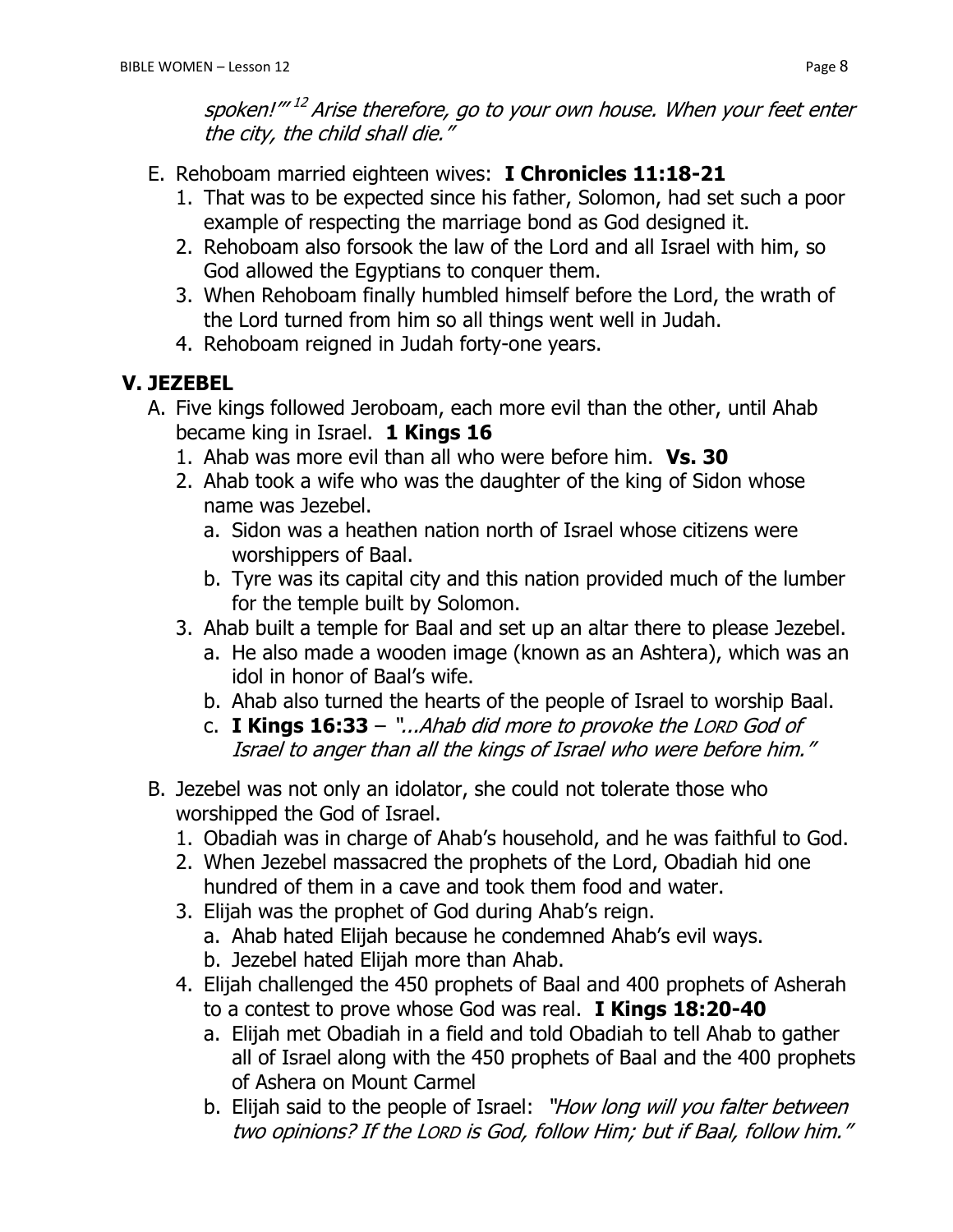- 1) Elijah told the prophets of Baal to call on the name of their god, to see if he would light a fire under the offering.
	- a) The prophets of Baal chanted "O Baal, hear us!" and they leapt about the altar until noon with no results.
	- b) Elijah mocked them saying "Cry aloud, for he is a god; either he is meditating, or he is busy, or he is on a journey, or perhaps he is sleeping and must be awakened." **I Kings 18:27**
	- c) The prophets of Baal cried louder and cut themselves, as was their custom, with knives and lances, until blood gushed from them.
	- d) They continued this practice until evening but they received no answer from their god.
- 2) Then Elijah repaired the altar of the Lord that was broken down, using twelve stones, one for each tribe.
	- a) Elijah dug a trench around the altar, put the wood in order, cut the bull into pieces and laid it on the wood.
	- b) Elijah ordered four water pots filled with water to be poured on the offering and the wood three times until the water filled the trench.
	- c) Then Elijah prayed to God saying, "LORD God of Abraham, Isaac, and Israel, let it be known this day that You are God in Israel and I am Your servant, and that I have done all these things at Your word. <sup>37</sup> Hear me, O Lorp, hear me, that this people may know that You are the LORD God, and that You have turned their hearts back to You again." **I Kings 18:36**
	- d) Immediately fire fell from the Lord and consumed the burnt sacrifice, and the wood and the stones and the dust, and it dried up the water in the trench.
	- e) When the people saw this, they fell on their faces and said, "The Lord, He is God."
	- f) Elijah had the prophets of Baal executed.
- 5. When Ahab told Jezebel that Elijah had executed all of the prophets, Jezebel sent a message to Elijah saying that she would kill him within twenty-four hours.
	- a. Elijah became afraid for his life and he ran a day's journey into the wilderness.
	- b. He sat down under a tree a prayed that he could die.
	- c. How could one who had just witnessed an exhibition of the power of God be so frightened by a simple threat from Jezebel?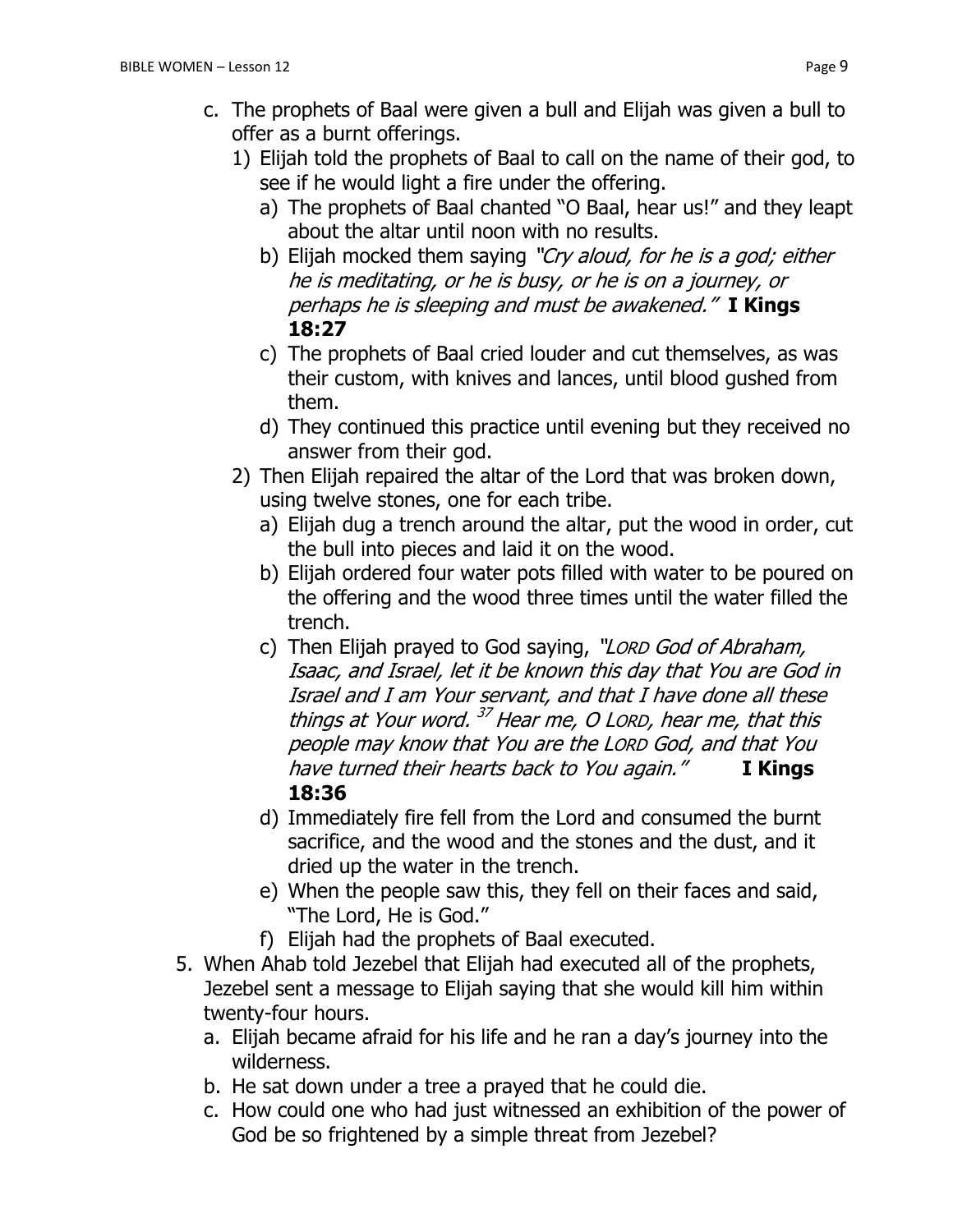- d. Then Elijah went to Mount Horeb (the mountain of God, Sinai) and he found a cave where he spent the night.
- e. The Lord spoke to him there saying, "What are you doing here?"
- f. By this time Elijah was really feeling sorry for himself and he said, "I have been very zealous for the LORD God of hosts; for the children of Israel have forsaken Your covenant, torn down Your altars, and killed Your prophets with the sword. I alone am left; and they seek to take my life." **I Kings 19:10**
- g. The voice of the Lord said, "I have reserved seven thousand in Israel, all whose knees have not bowed to Baal, and every mouth that has not kissed him." **Vs. 18**
- C. Sometime later Ahab went to a man named Naboth and said, "Give me your vineyard, that I may have it for a vegetable garden, because it is near, next to my house; and for it I will give you a vineyard better than it. Or, if it seems good to you, I will give you its worth in money." **I Kings 21** 
	- 1. But Naboth refused because this land was his inheritance from his forefathers and their land was not to be sold permanently to anyone.
	- 2. Ahab went home and was very unhappy and refused to eat.
	- 3. Jezebel came to Ahab and when she found out why Ahab was so unhappy, she said: "Arise, eat food, and let your heart be cheerful; I will give you the vineyard of Naboth the Jezreelite."
		- a. Jezebel wrote letters in Ahab's name and seal them with the king's seal.
		- b. She sent the letters to the elders and nobles in the city where Naboth lived. The letters said: "Proclaim a fast, and seat Naboth with high honor among the people; <sup>10</sup> and seat two men, scoundrels, before him to bear witness against him, saying, "You have blasphemed God and the king." Then take him out, and stone him, that he may die."
			- **I Kings 21:9**
			- 1) When Jezebel heard that Naboth was dead, she said to Ahab: "Arise, take possession of the vineyard of Naboth the Jezreelite, which he refused to give you for money; for Naboth is not alive, but dead."
		- c. The Lord then sent Elijah to pronounce judgment on Ahab. **1 Kings 21:28**
			- 1) Elijah was to say, "Thus says the LORD: "Have you murdered and also taken possession? In the place where dogs licked the blood of Naboth, dogs shall lick your blood, even yours. Behold, I will bring calamity on you. I will take away your posterity, and will cut off from Ahab every male in Israel, both bond and free. <sup>22</sup> I will make your house like the house of Jeroboam the son of Nebat, and like the house of Baasha the son of Ahijah, because of the provocation with which you have provoked Me to anger, and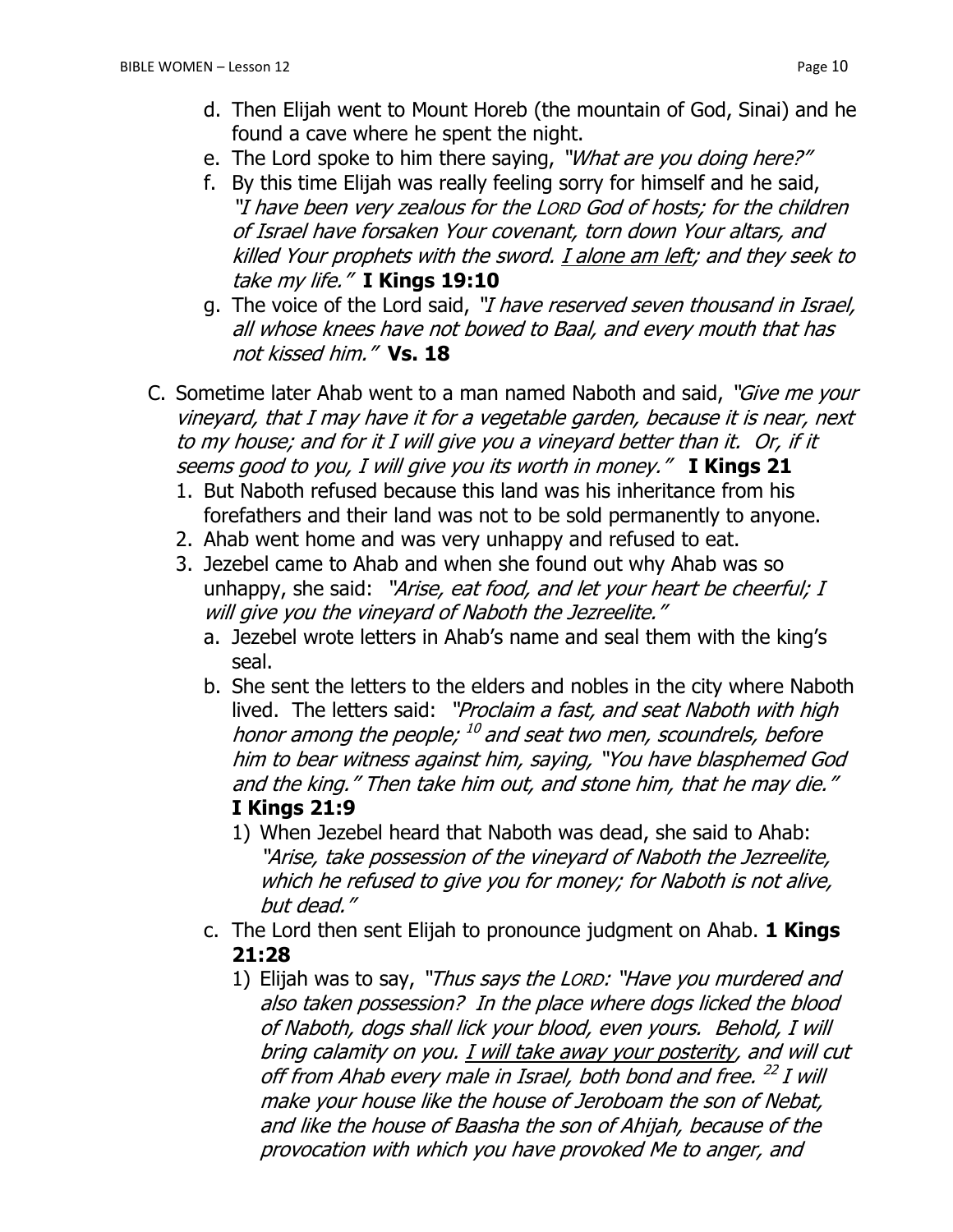made Israel sin.'<sup>23</sup> And concerning Jezebel the Lorp also spoke, saying, `<u>The dogs shall eat Jezebel by the wall of Jezreel.' <sup>24</sup> The</u> dogs shall eat whoever belongs to Ahab and dies in the city, and the birds of the air shall eat whoever dies in the field." **I Kings 21:19 & 21-24**

- 2) When Ahab heard the judgment, he tore his clothes and put on sackcloth and fasted and went about mourning.
- 3) When the Lord saw that Ahab humbled himself before God, the Lord said "Because he has humbled himself before Me, I will not bring the calamity in his days. In the days of his son I will bring the calamity on his house."
- d. Three years later, Israel was involved in a war with Syria. **I Kings 22**
	- 1) The king of Syria ordered his army not to fight with the soldiers or common people, but to seek out the king of Israel and kill him.
	- 2) Ahab wore a disguise in the battle so they wouldn't recognize him, but one of the Syrian soldiers shot an arrow at random and it struck Ahab between the joints of his armor. **Vs. 34**
	- 3) While the battle continued, Ahab was propped up in his chariot, facing the Syrians. He died that evening and his blood ran onto the floor of the chariot
	- 4) When the battle was over Ahab was taken to Samaria and buried there.
	- 5) Someone washed the chariot at the pool in Samaria and the dogs licked up his blood, according to the judgment God had placed on Ahab.
- D. Ahab's son, Ahaziah became king after Ahab died and he was evil as was his father, Ahab.
	- 1. In the second year of his reign, he fell through a lattice in an upper room of his palace and he died within a few days.
	- 2. This was the fulfillment of God's judgment against Ahab for killing Naboth when God said the judgment would not occur in Ahab's life, but it would happen to his son. **1 Kings 21:28**
	- 3. Ahab's second son, Joram became king of Israel after Ahaziah, because Ahaziah had no sons when he died. **2 Kings 1:17**
	- 4. In the fifth year of Joram's reign in Israel, Jehoshaphat, king of Judah died and his son Jehoram became king of Judah at the age of thirty-two. **2 Kings 8:16**
		- a. While Jehoram's father and grandfather had been very good kings, Jehoram followed the ways of Israel into idolatry.
		- b. He was greatly influenced by his wife, who was the daughter of the evil king Ahab. Her name was Athaliah. (We will talk about her next week.) **Vs. 18 & 26-27**
	- 5. Both Joram and Jehoram were influenced by evil women: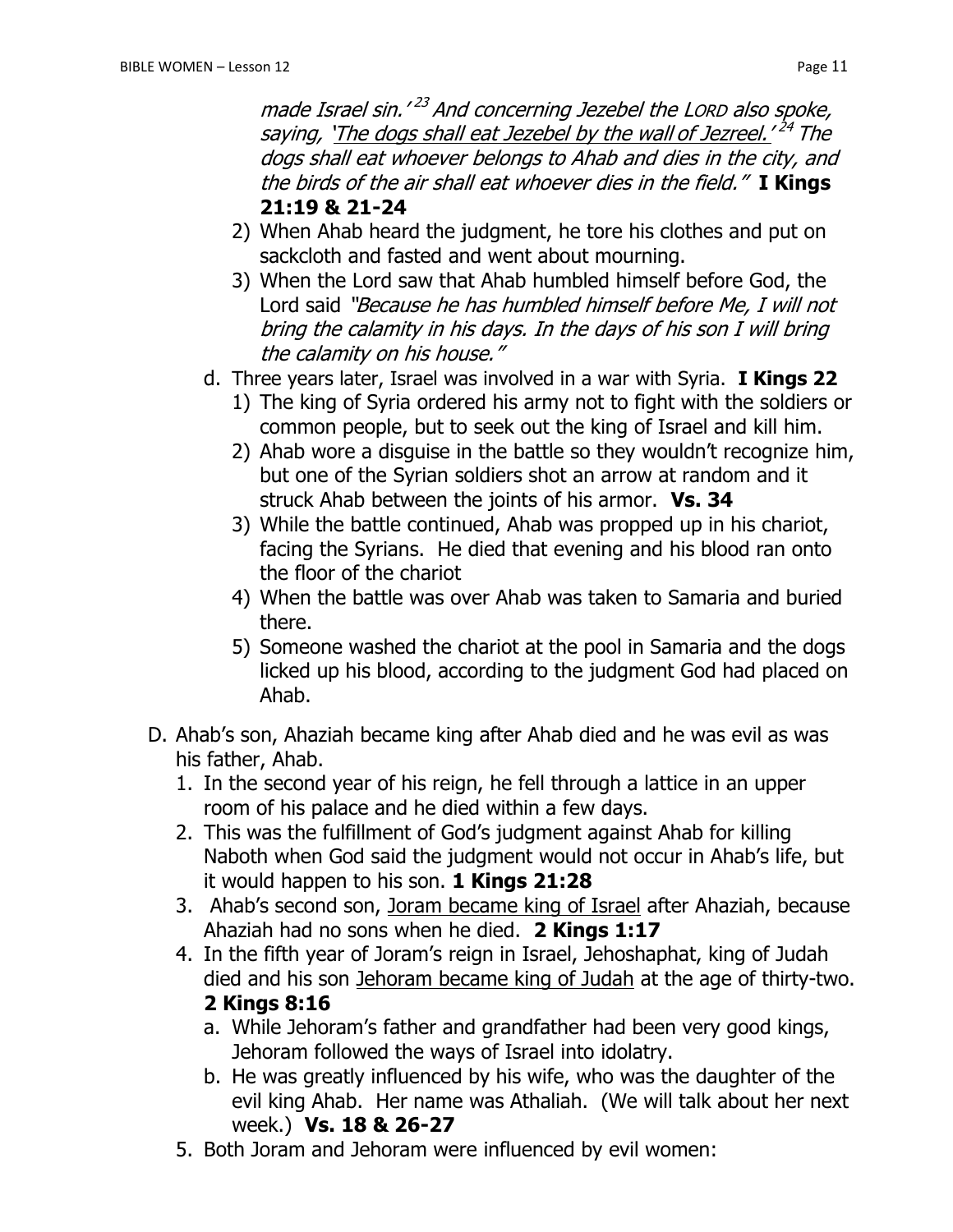- a. Joram, king of Israel was evil, though not as evil as his evil parents, Ahab and Jezebel.
	- 1) His mother Jezebel was willing to murder to get her way.
	- 2) She had Naboth killed for a piece of land.
	- 3) She hunted and killed the prophets of God in order to promote worship to the idol Baal.
- b. Jehoram, king of Judah, the son of Jehoshaphat (a very good king), followed the example of Israel, because he married the daughter of Ahab. He reigned eight years.
	- 1) His reign was so evil, he received a letter from Elijah the prophet saying: **2 Chronicles 21:12-13** – "You have not followed the ways of your father, Jehoshaphat. You have followed the ways of the kings of Israel and led the people of Judah to prostitute themselves, just as Ahab did. You have murdered your own brothers, members of your own family, men who were better than you."
	- 2) God pronounced judgment on Jehoram's whole household. **Vs. 14-15**

"<sup>14</sup> So now <u>the Lorp is about to strike your people, your sons,</u> your wives and everything that is yours, with a heavy blow. <sup>15</sup> You yourself will be very ill with a lingering disease of the bowels, until the disease causes your bowels to come out.'"

- 3) God aroused the hostility of the Philistines and the Arabs who lived near the Cushites against Judah.
- 4) They attacked Judah and carried off all of the valuable things in the king's palace along with his sons and his wives, except for his youngest son.
- 5) Following this, the Lord afflicted Jehoram with an incurable disease of the bowels for two years and then he died in agony.
	- a) The people of Judah did not honor his death as they had previous kings.
	- b) The saddest epitaph ever written for anyone was written for Jehoram in **2 Chronicles 21:20** – "Jehoram was thirty-two years old when he became king, and he reigned in Jerusalem eight years. He passed away, to no one's regret, and was buried in the City of David, but not in the tombs of the kings."
- 6. Jehoram's son, Ahaziah became king of Judah at the age of twenty-two. (Not to be confused with Ahaziah, son of Ahab, in I Kings 21)
	- a. His mother was Athaliah, and he followed the ways of Ahab, who was his grandfather, for his father married Ahab's daughter. **2 Kings 8:16-18**
	- b. Ahaziah joined his army with Joram's, king of Israel, in a war against Aram.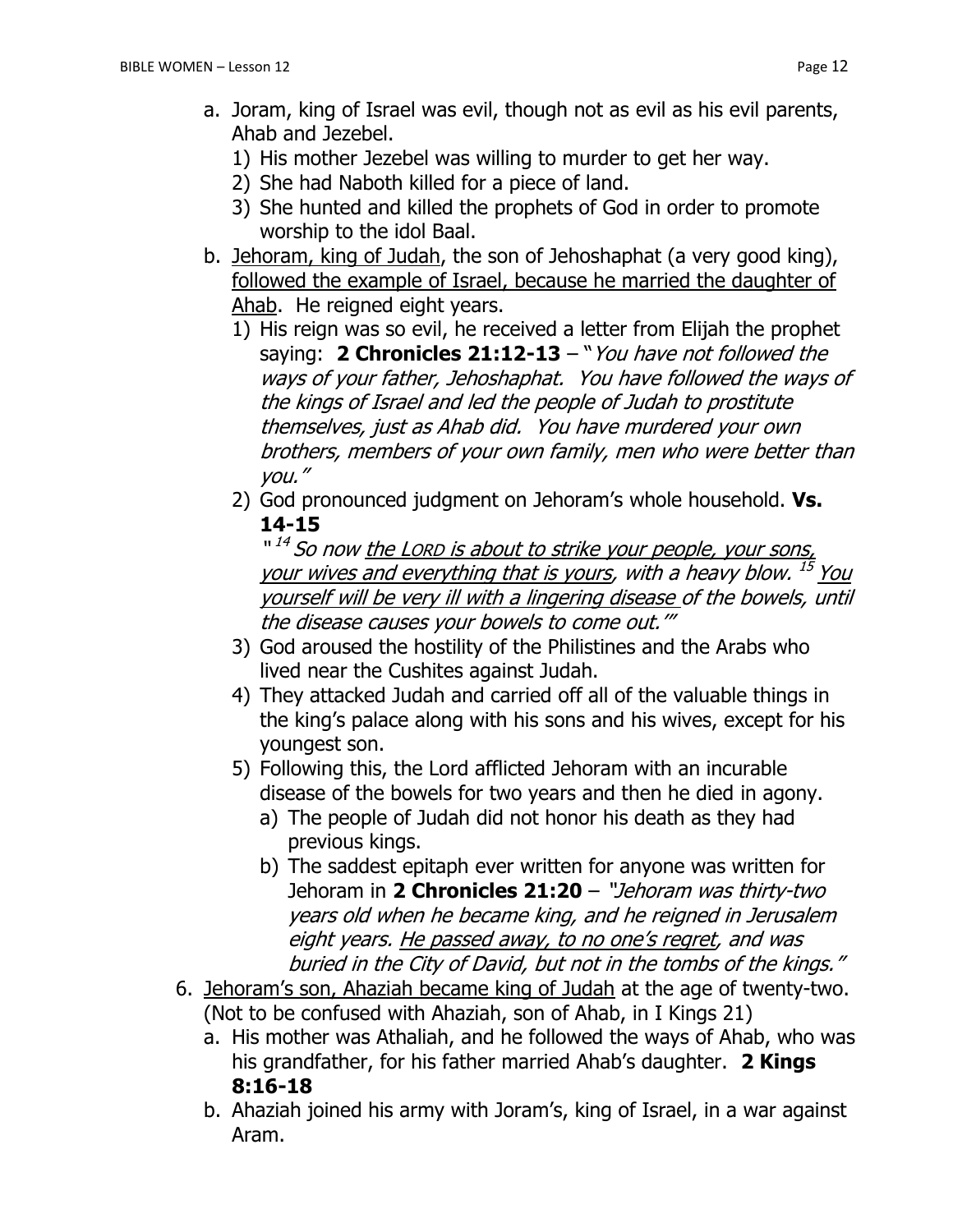1) Joram was wounded in the battle and was taken in a chariot to Jezreel.

2) Ahaziah went to Jezreel to see how Joram, since he was wounded.

- c. God brought about Ahaziah's downfall in Jezreel.
	- 1) Remember that God pronounced judgment upon the entire family of Ahab in **I Kings 21:19 & 21-24**, however because Ahab humbled himself before God, the judgment was to be postponed to occur during Ahab's son's reign. This is that judgment.
	- 2) God had already chosen the one who would become king after Ahab's son, Joram. So Elisha, the prophet anointed Jehu, son of Nimshi, as king of Israel, (just as David was anointed king before Saul was deposed). **I Kings 19:16-17**
		- a) Not only would Jehu become the next king of Israel, he was commanded by God to kill everyone in Ahab's family, his chief advisors, his close friends and his priests, leaving him no survivor. **2 Kings 10:11**
	- 3) While Joram and Ahaziah were in Jezreel, Jehu was carrying out his duty to kill all of Ahab's family.
		- a) He had already found the official of Judah and the sons of Ahaziah's relatives, who had been attending Ahaziah and he killed them all. **2 Chronicles 22:8**
		- b) Then Jehu went in search of Ahaziah with his company of soldiers, which led them to Jezreel.
		- c) When the guard standing on the tower in Jezreel saw Jehu's troops coming, he told king Joram and king Ahaziah. **I Kings 22:17**
		- d) They decided to send a horseman out to ask Jehu if he was coming in peace, but Jehu simply offered the messenger an opportunity to join his forces, which he did.
		- e) When the guard on the tower saw that the messenger was not coming back, they sent another messenger, but he joined Jehu also.
		- f) Finally Joram and Ahaziah rode out to meet Jehu, each in his own chariot.
			- i. They met at the plot of ground that had belonged to Naboth, who was killed by Jezebel's men so Ahab could have his vineyard.
			- ii. This was fulfillment of the words of Elisha, the prophet, to Ahab saying that his judgment would occur in the same place where Naboth was murdered. **I Kings 21:21**
		- g) King Joram asked Jehu if he was coming in peace and Jehu replied: "How can there be peace as long as all the idolatry and witchcraft of your mother Jezebel abounds." **2 Kings 9:22**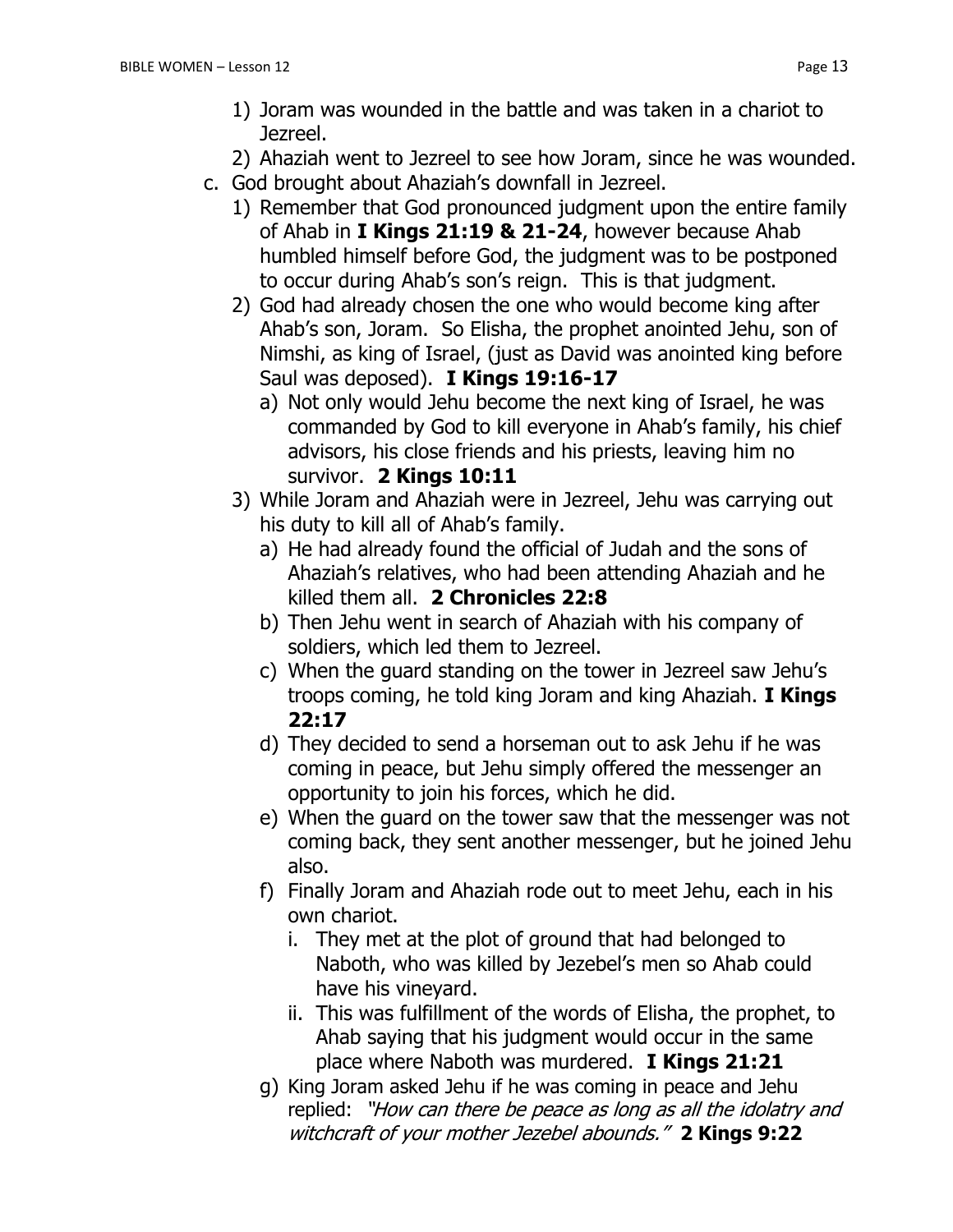- h) Immediately Joram turned around and ran back toward the city, calling out to Ahaziah, "Treachery!"
- i) Then Jehu drew his bow and shot Joram through the heart. His body was left in Naboth's field.
- j) When Ahaziah, king of Judah, saw what happened to Joram, he fled and Jehu chased after him and killed him. His servants took him by chariot to Jerusalem where he was buried with his ancestors. **2 Kings 9:28-29**
- d. But Jehu was not finished in Jezreel. Jezebel was still there.
	- 1) When Jezebel heard he was coming, she put on eye makeup, arranged her hair and looked out of a window. (Vain to the very end.)
	- 2) She called out to Jehu saying: "Have you come in peace, you who murdered your master?" **2 Kings 9:31**
	- 3) Jehu called to the servants with Jezebel: "Who is on my side?"
		- a) Two or three eunuchs looked down at him and Jehu told them to throw Jezebel out the window; so they threw her out.
		- b) Some of her blood splattered on the wall and the horses as they trampled her underfoot. **Vs. 33**
	- 4) Jehu went in and ate and drank, then he ordered men to go and bury Jezebel because she was the daughter of a king. Jehu respected her position even though he did not respect her. **Vs. 34**
		- a) When the men went out to bury her, they found nothing left except her skull, her feet and her hands.
		- b) This fulfilled the judgment God placed on Ahab's family when Elisha the prophet said: "And concerning Jezebel the LORD also spoke, saying, 'The dogs shall eat Jezebel by the wall of <u>Jezreel.'</u> <sup>24</sup> The dogs shall eat whoever belongs to Ahab and dies in the city, and the birds of the air shall eat whoever dies in the field." **I Kings 21:19 & 21-24**
		- c) Jezebel's death was a grisly end for one of the most evil woman in the Bible.

#### **VI. The history of Israel has shown that when the home decays, the nation leads toward destrucction.**

- A. God gave Moses the instruction that would make a strong and mighty nation in **Deuteronomy 6:4-7** – "<sup>4</sup> Hear, O Israel: The Lorp our God, the Lorp is one.<sup>[\[a\]](https://www.biblegateway.com/passage/?search=Deuteronomy+6&version=NIV#fen-NIV-5091a) 5</sup> Love the Lorp your God with all your heart and with all your soul and with all your strength.  $^6$  These commandments that I give you today are to be on your hearts. <sup>7</sup> Impress them on your children. Talk about them when you sit at home and when you walk along the road, when you lie down and when you get up."
	- 1. When Israel was split into two nations and Jeroboam became king of Israel, the nation began its decline.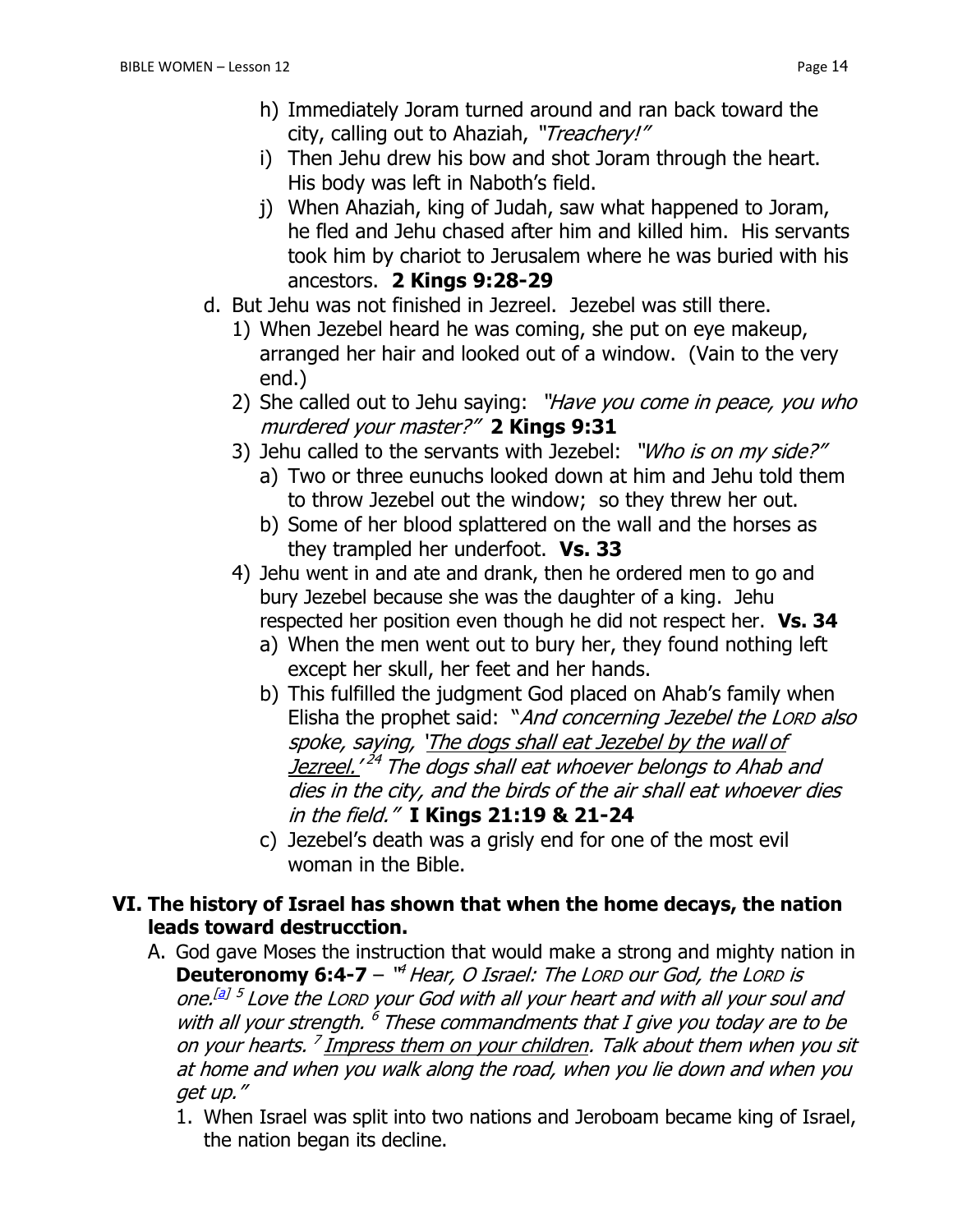- 2. The very reason the nation split was because they had stopped following the commandments of God, which would have insured their success both physically and spiritually.
	- a. Jeroboam had been an official when Solomon ruled.
	- b. While he obviously had leadership skills, he did not have the spiritual strength to lead Israel in serving God.
	- c. In fact, he encouraged the worship of worthless idols.
	- d. He introduced "new" places of worship to prevent the people from going back to Jerusalem to celebrate the major religious feast days.
	- e. Each king after was more evil than the last.
- 3. Jezebel was evil personified so it was no surprise that her son Ahaziah would follow the lead of his evil parents.
	- a. Jezebel was openly rebellious against the God of Israel.
	- b. She killed God's prophets to promote idolatry.
	- c. Obviously, neither Ahab nor Jezebel made an attempt to teach their children about God.
- B. The positive influence of the family (as God planned it) is quickly disappearing in the United States today.
	- 1. Are we doing all we can to teach our children to love and serve God?
	- 2. Is it too late to make a difference in our country?
	- 3. We must renew our commitment to helping the children develop their faith in God above all else.
	- 4. This is what will save our nation from destruction.

## **The boundaries of Israel during Solomn's reign.**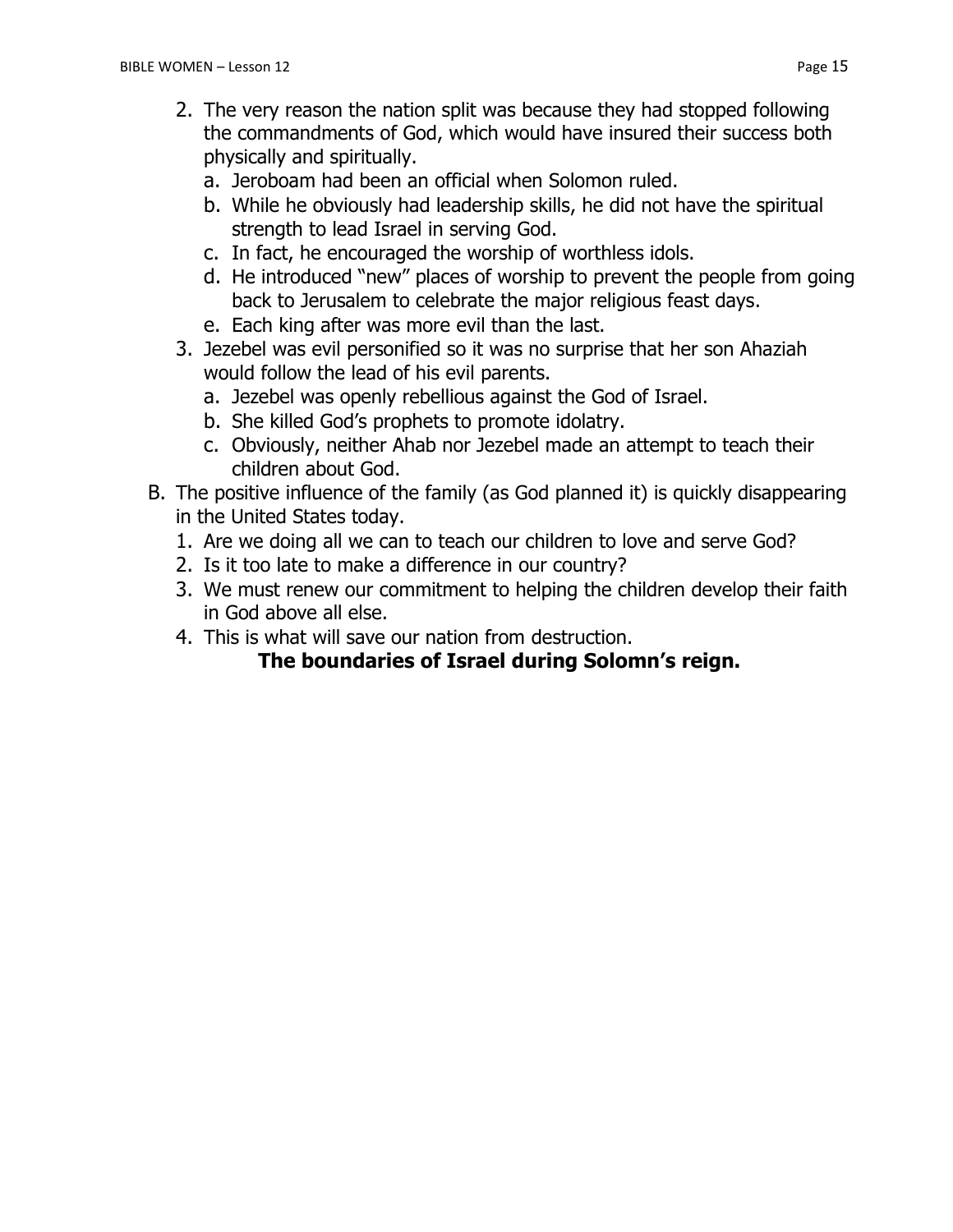